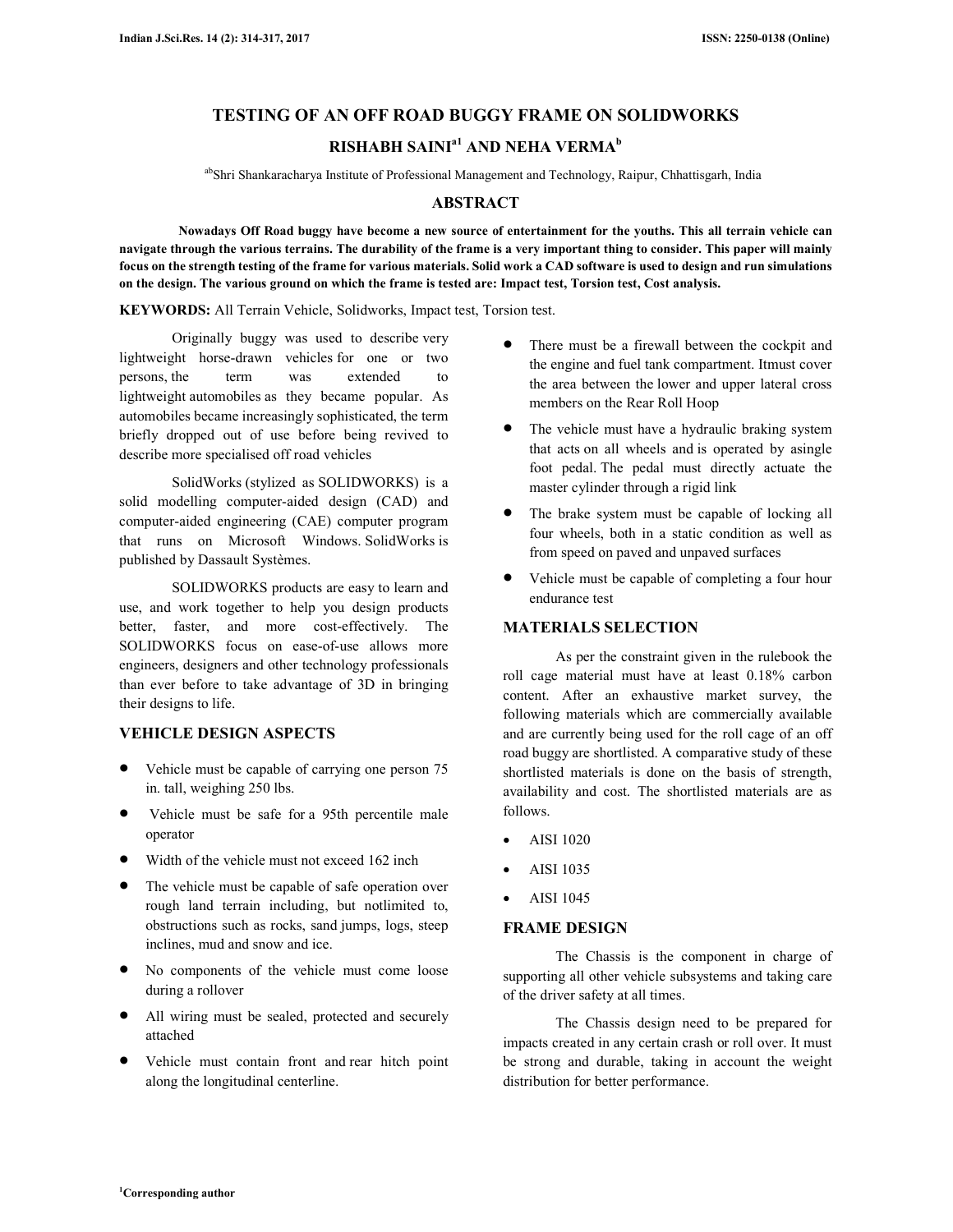In this project our team used Steel tubes with outside diameter of 26.9 mm and thickness of 3.2 mm. We have selected steel AISI 1020, AISI 1035, AISI 1045 for the design and simulation because it has the required carbon percentage, i.e. 0.18-0.24%, and substantial amount of bending strength.

Finite Elements analysis In order to prove the safety of our chassis design we decided to use Solidworks, due to its low memory requirement and ease of use.



## **IMPACT TESTING**

An Impact test is a form of destructive testing usually performed in order to ensure safe design standards in crashworthiness and crash compatibility for various modes of transportation or related systems and components. Crash tests are conducted under rigorous scientific and safety standards.

 Each crash test is very expensive so the maximum amount of data must be extracted from each test. Usually, this requires the use of high-speed data-acquisition, at least one triaxial accelerometer and a crash test dummy, but often includes more. In all physical crash tests, dummies are used to scientifically measure the various forces on occupants and pedestrians. The data gathered from the dummies is then assessed and scores determined for each respective crash test.

There are a number of crash test programs around the world dedicated to providing consumers with a source of comparative information in relation to the safety performance of new and used vehicles. Examples of new car crash test programs include National Highway Traffic Safety Administration's NCAP, the Insurance Institute for Highway Safety, EuroNCAP and JapNCAP. Programs such as the Used Car Safety Ratings provide consumers information on the safety performance of vehicles based on real world crash data.

## **TEST RESULTS OF IMPACT TEST**

AISI 1020



AISI 1035



AISI 1045



Materials on which tests were performed:

- AISI 1020
- AISI 1035
- AISI 1045

Out of these three materials, **AISI 1045** responded the best in the Impact test.

#### **TORSIONAL ANALYSIS**

What is torsion?

Torsion is the twisting of an object due to an applied torque. Torsion is expressed in Newton per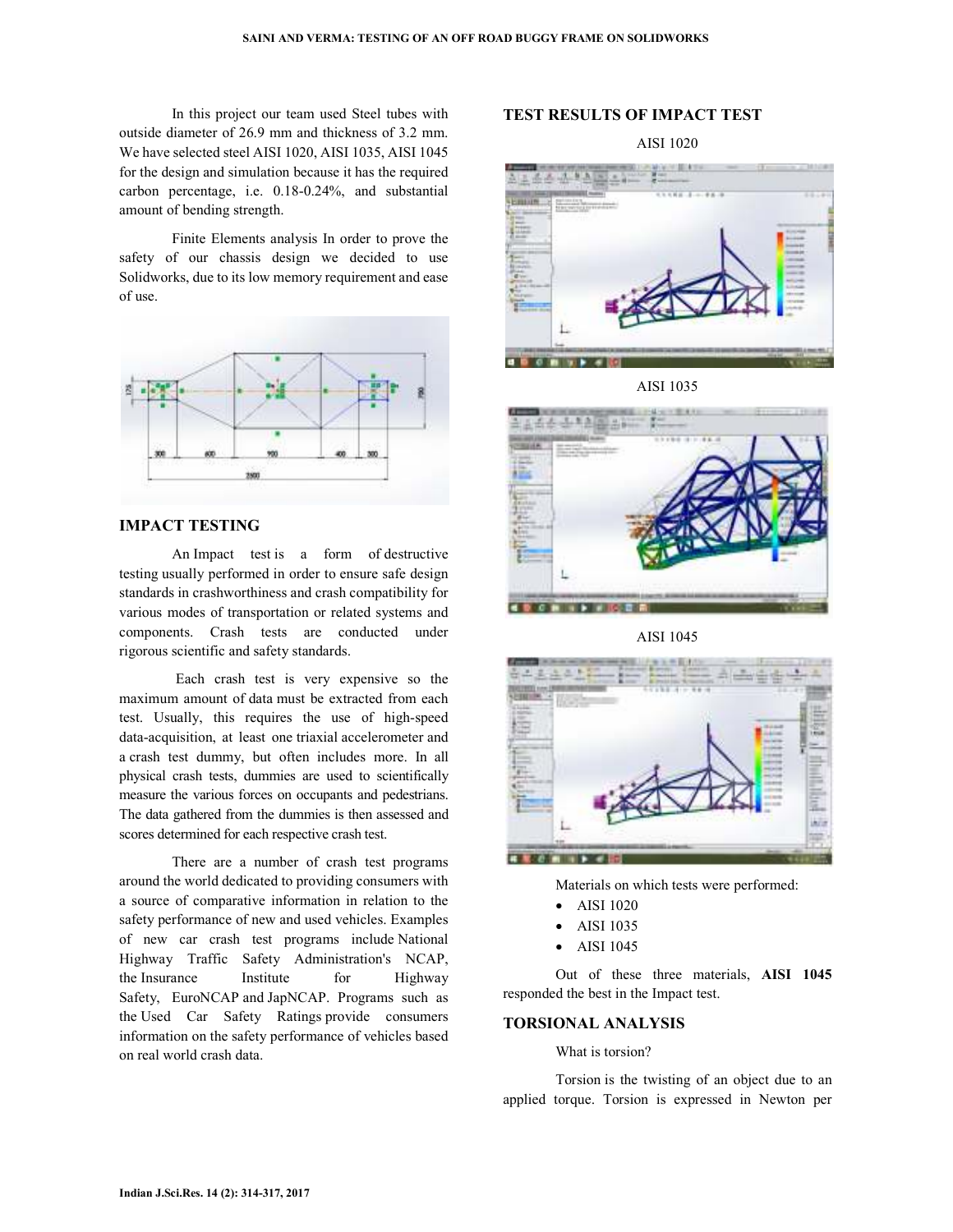meter square (Pa) or pound per inch square (psi) while torque is expressed in Newton-meter (Nm).

For shafts of uniform cross-section the torsion

**General Torsion Equation (Shafts of circular cross-section)** 

$$
\frac{T}{J} = \frac{\tau}{T} = \frac{G \theta}{L}
$$
  
1. For Solid Shaff  

$$
J = \frac{\pi}{T}r^4 = \frac{\pi d^4}{L}
$$

2. For Hollow Shaft

 $=\frac{\pi}{2} (d_1^4 - d_2^4)$ 

is:

torque or twisting moment in newton metres polar second moment of area of cross-section about shaft axis. shear stress at outer fibres in pascals  $r =$  radius of shaft in metres  $G =$  modulus of rigidity in pascals  $\theta$  = angle of twist in radians  $L =$  length of shaft in metres

 $J = \frac{\pi}{2} (r_1^4 - r_2^4)$ 

diameter of shaft in metres

# **INTRODUCTION TO TORSION TEST**

Torsion tests twist a material or test component to a specified degree, with a specified force, or until the material fails in torsion. The twisting force of a torsion test is applied to the test sample by anchoring one end so that it cannot move or rotate and applying a moment to the other end so that the sample is rotated about its axis. The rotating moment may also be applied to both ends of the sample but the ends must be rotated in opposite directions. The forces and mechanics found in this test are similar to those found in a piece of string that has one end held in a hand and the other end twisted by the other.

We have applied "4G" force, according to the BAJA rule book for torsion test keeping the rear end fixed and applying the mentioned force in the front end in the form of a couple which produces torsion.

#### **PURPOSE OF TORSION TEST**

The purpose of a torsion test is to determine the behavior a material when twisted or under torsional forces as a result of applied moments that cause shear stress about the axis.Measurable values include:

- the modulus of elasticity in shear
- yield shear strength
- torsional fatigue life
- ductility
- ultimate shear strength
- modulus of rupture in shear.

These values are similar but not the same as those measured by a tensile test and are important in manufacturing as they may be used to simulate the service conditions, check the product's quality and design, and ensure that it was manufactured correctly.

Reasons for torsional deflection in a vehicle:

- When vehicle traverse on an uneven road.
- When one of the wheels goes through the breaker and the rest of the wheel remains in ground.

Performing Torsional analysis using SolidWorks software:

# **TEST RESULT OF TORSION TEST**

AISI 1020



AISI 1035







Materials on which tests were performed:

- AISI 1020
- AISI 1035